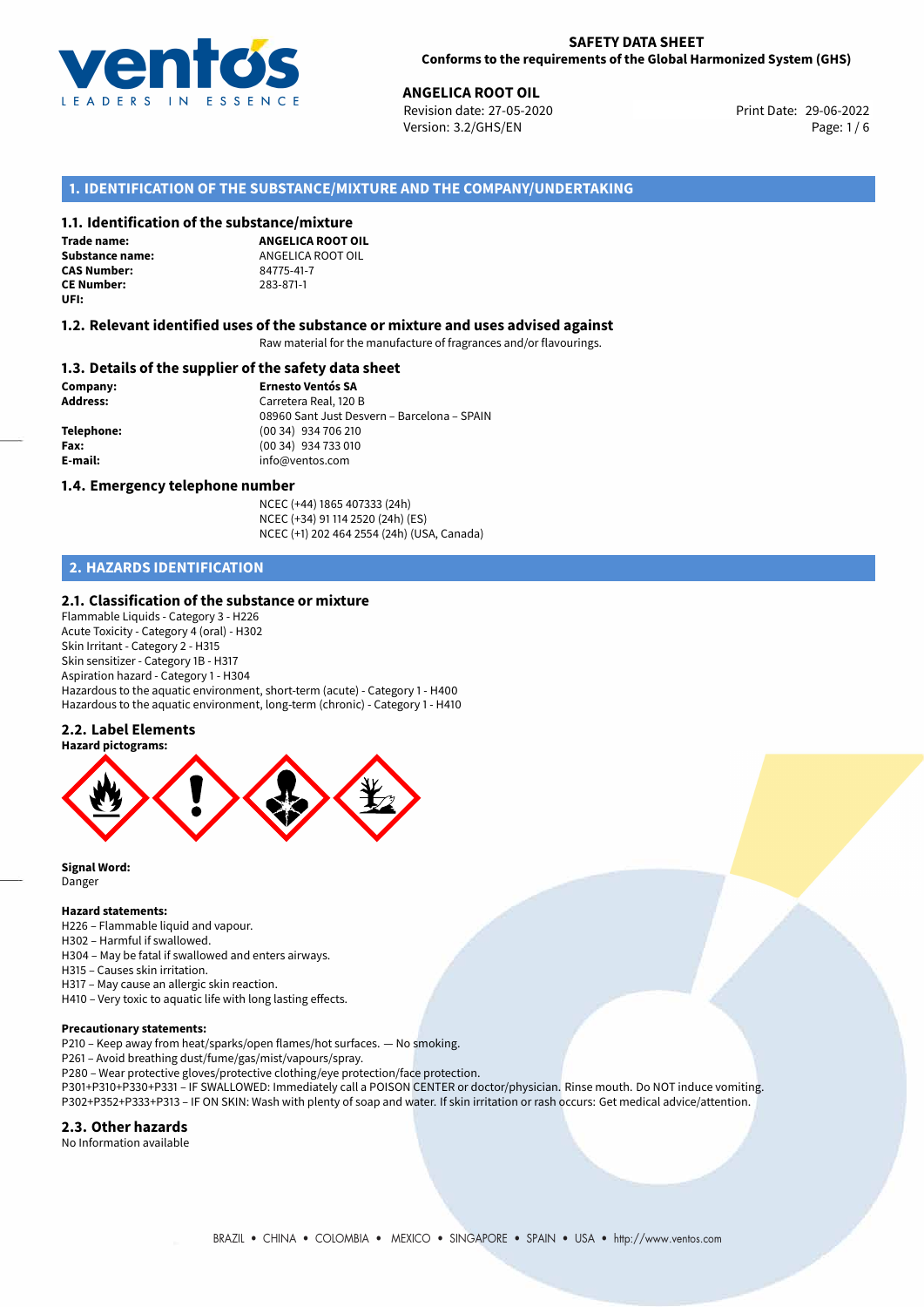

**ANGELICA ROOT OIL**<br>
Revision date: 27-05-2020 **Print Date: 29-06-2022** Version: 3.2/GHS/EN Page: 2 / 6

# **3. COMPOSITION/INFORMATION ON INGREDIENTS**

### **3.1. Substances**

| Chemical name: | ANGELIC   |
|----------------|-----------|
| CAS number:    | 84775-41  |
| EC number:     | 283-871-1 |

GELICA ROOT OIL 75-41-7<br>-871-1

### **Hazardous constituents:**

| <b>Chemical Name</b> | % (w/w)        | <b>CAS No</b><br><b>EC No</b> | <b>Classification according to GHS</b>                                                                                                                                                                                                                                                                                                                                                                                      |  |  |
|----------------------|----------------|-------------------------------|-----------------------------------------------------------------------------------------------------------------------------------------------------------------------------------------------------------------------------------------------------------------------------------------------------------------------------------------------------------------------------------------------------------------------------|--|--|
| ALPHA-PINENE         | $>10$ ; $<$ 25 | $80 - 56 - 8$<br>201-291-9    | Flammable Liquids - Category 3 - H226<br>Acute Toxicity - Category 4 (oral) - H302<br>Skin Irritant - Category 2 - H315<br>Skin sensitizer - Category 1B - H317<br>Aspiration hazard - Category 1 - H304<br>Hazardous to the aquatic environment, short-term (acute) - Category 1 - H400<br>Hazardous to the aquatic environment, long-term (chronic) - Category 1 - H410                                                   |  |  |
| DELTA-3-CARENE       | $>10$ ; $<$ 25 | 13466-78-9<br>236-719-3       | Flammable Liquids - Category 3 - H226<br>Acute Toxicity - Category 4 (inhalation) - H332<br>Acute Toxicity - Category 5 (oral) - H303<br>Skin Irritant - Category 2 - H315<br>Skin sensitizer - Category 1 - H317<br>Aspiration hazard - Category 1 - H304<br>Hazardous to the aquatic environment, short-term (acute) - Category 2 - H401<br>Hazardous to the aquatic environment, long-term (chronic) - Category 2 - H411 |  |  |
| BETA-PHELLANDRENE    | $\geq$ 10; <25 | 555-10-2<br>209-081-9         | Flammable Liquids - Category 3 - H226<br>Aspiration hazard - Category 1 - H304                                                                                                                                                                                                                                                                                                                                              |  |  |
| ALPHA-PHELLANDRENE   | $>10$ ; $<$ 25 | 99-83-2<br>202-792-5          | Flammable Liquids - Category 3 - H226<br>Aspiration hazard - Category 1 - H304<br>Hazardous to the aquatic environment, short-term (acute) - Category 1 - H400<br>Hazardous to the aquatic environment, long-term (chronic) - Category 1 - H410                                                                                                                                                                             |  |  |
| <b>LIMONENE</b>      | $\geq$ 1; <10  | 138-86-3<br>205-341-0         | Flammable Liquids - Category 3 - H226<br>Skin Irritant - Category 2 - H315<br>Skin sensitizer - Category 1B - H317<br>Aspiration hazard - Category 1 - H304<br>Hazardous to the aquatic environment, short-term (acute) - Category 1 - H400<br>Hazardous to the aquatic environment, long-term (chronic) - Category 3 - H412                                                                                                |  |  |
| <b>MYRCENE</b>       | $\geq$ 1; <10  | $123 - 35 - 3$<br>204-622-5   | Flammable Liquids - Category 3 - H226<br>Skin Irritant - Category 2 - H315<br>Eye Irritant - Category 2A - H319<br>Aspiration hazard - Category 1 - H304<br>Hazardous to the aquatic environment, short-term (acute) - Category 1 - H400<br>Hazardous to the aquatic environment, long-term (chronic) - Category 2 - H411                                                                                                   |  |  |
| <b>BETA-PINENE</b>   | $>1$ ; $<$ 10  | 127-91-3<br>204-872-5         | Flammable Liquids - Category 3 - H226<br>Skin Irritant - Category 2 - H315<br>Skin sensitizer - Category 1B - H317<br>Aspiration hazard - Category 1 - H304<br>Hazardous to the aquatic environment, short-term (acute) - Category 1 - H400<br>Hazardous to the aquatic environment, long-term (chronic) - Category 1 - H410                                                                                                |  |  |
| PARA-CYMENE          | $\geq$ 1; <10  | 99-87-6<br>202-796-7          | Flammable Liquids - Category 3 - H226<br>Acute Toxicity - Category 3 (inhalation) - H331<br>Acute Toxicity - Category 5 (oral) - H303<br>Toxic to reproduction - Category 2 - H361<br>Aspiration hazard - Category 1 - H304<br>Hazardous to the aquatic environment, short-term (acute) - Category 2 - H401<br>Hazardous to the aquatic environment, long-term (chronic) - Category 2 - H411                                |  |  |

[See the full text of the hazard statements in section 16.](#page-5-0)

### **3.2. Mixtures**

Not applicable.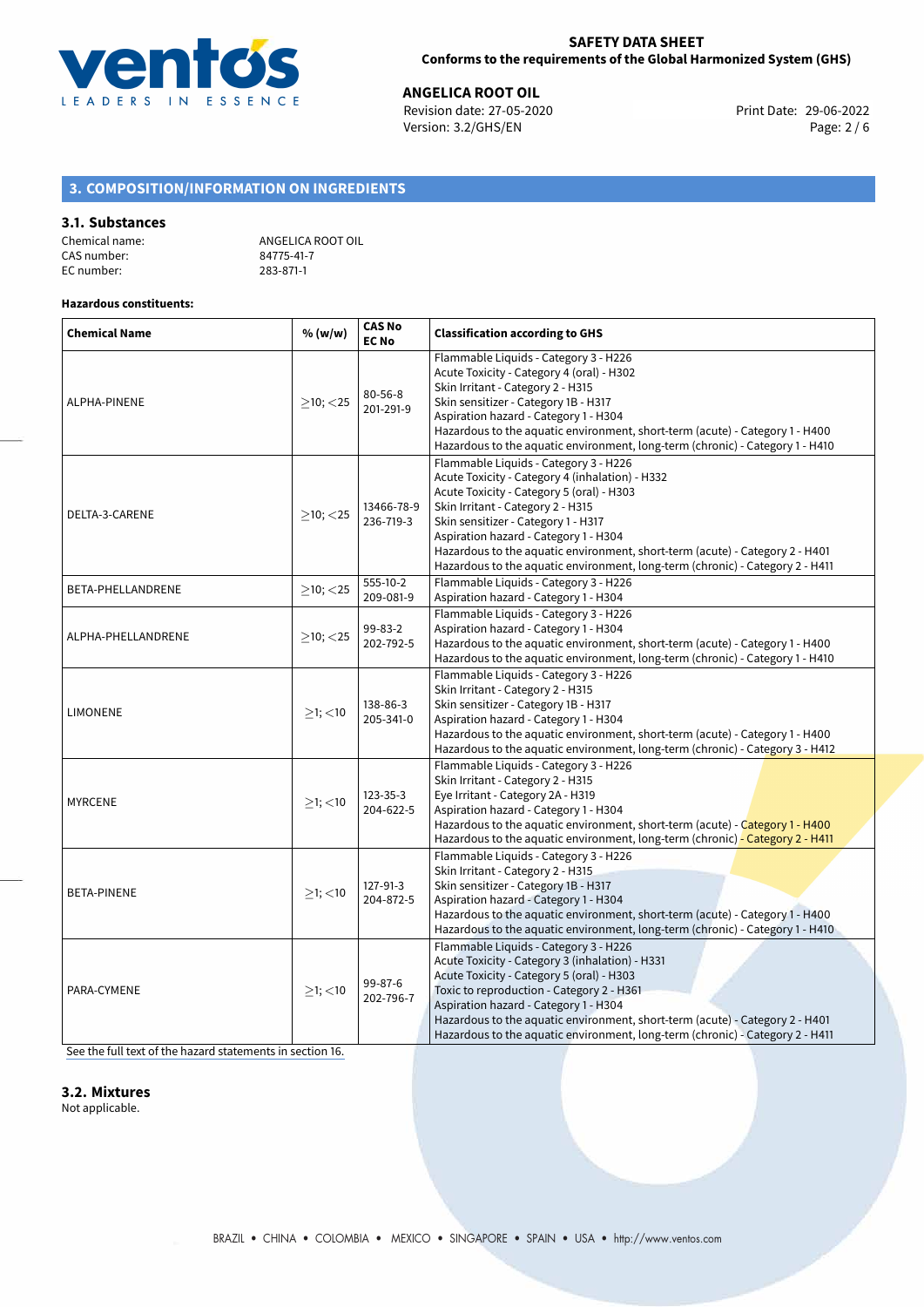

### **SAFETY DATA SHEET Conforms to the requirements of the Global Harmonized System (GHS)**

**ANGELICA ROOT OIL**<br>
Revision date: 27-05-2020 **Print Date: 29-06-2022** Version: 3.2/GHS/EN Page: 3 / 6

## **4. FIRST-AID MEASURES**

### **4.1. Description of necessary first aid measures**

| Ingestion:    | Rinse mouth with water.<br>Obtain medical advice.<br>Keep at rest. Do not induce vomiting.                                                           |
|---------------|------------------------------------------------------------------------------------------------------------------------------------------------------|
| Eye contact:  | In case of contact with eyes, rinse immediately with plenty of water for at least 15 minutes and seek medical advice.                                |
| Inhalation:   | Remove person to fresh air and keep at rest.<br>Seek immediate medical advice.                                                                       |
| Skin contact: | Take off immediately all contaminated clothing.<br>Thoroughly wash affected skin with soap and water.<br>Seek medical attention if symptoms persist. |

### **4.2. Most important symptoms and effects, both acute and delayed** No information available.

# **4.3. Indication of any immediate medical attention and special treatment needed**

No information available.

# **5. FIRE-FIGHTING MEASURES**

## **5.1. Extinguishing Media**

Water spray, carbon dioxide, dry chemical powder or appropriate foam. For safety reasons do not use full water jet.

### **5.2. Special hazards arising from the substance or mixture**

Known or Anticipated Hazardous Products of Combustion: Emits toxic fumes under fire conditions.

## **5.3. Advice for firefighters**

High temperatures can lead to high pressures inside closed containers. Avoid inhalation of vapors that are created. Use appropriate respiratory protection. Do not allow spillage of fire to be poured into drains or watercourses. Wear self-contained breathing apparatus and protective clothing.

## **6. ACCIDENTAL RELEASE MEASURES**

### **6.1. Personal precautions, protective equipment and emergency procedures**

Evacuate surronding areas. Ensure adequate ventilation. Keep unnecessary and unprotected personnel from entering. Do not breathe vapor/spray. Avoid contact with skin and eyes. Information regarding personal protective measures: see section 8.

### **6.2. Environmental precautions**

To avoid possible contamination of the environment, do not discharge into any drains, surface waters or groundwaters.

### **6.3. Methods and materials for containment and cleaning up**

Cover with an inert, inorganic, non-combustible absorbent material (e.g. dry-lime, sand, soda ash). Place in covered containers using non-sparking tools and transport outdoors. Avoid open flames or sources of ignition (e.g. pilot lights on gas hot water heater). Ventilate area and wash spill site after material pickup is complete.

### **6.4. Reference to other sections**

Information regarding exposure controls, personal protection and disposal considerations can be found in sections 8 and 13.

# **7. HANDLING AND STORAGE**

### **7.1. Precautions for safe handling**

Do not store or handle this material near food or drinking water. Do not smoke. Avoid contact with the eyes, skin and clothing. Wear protective clothing and use glasses. Observe the rules of safety and hygiene at work. Keep in the original container or an alternative made from a compatible material.

### **7.2. Conditions for safe storage, including any incompatibilities**

Store in tightly closed and preferably full containers in a cool, dry and ventilated area, protected from light. Keep away from sources of ignition (e.g. hot surfaces, sparks, flame and static discharges). Keep away from incompatible materials (see section 10).

### **7.3. Specific end use(s)**

No information available.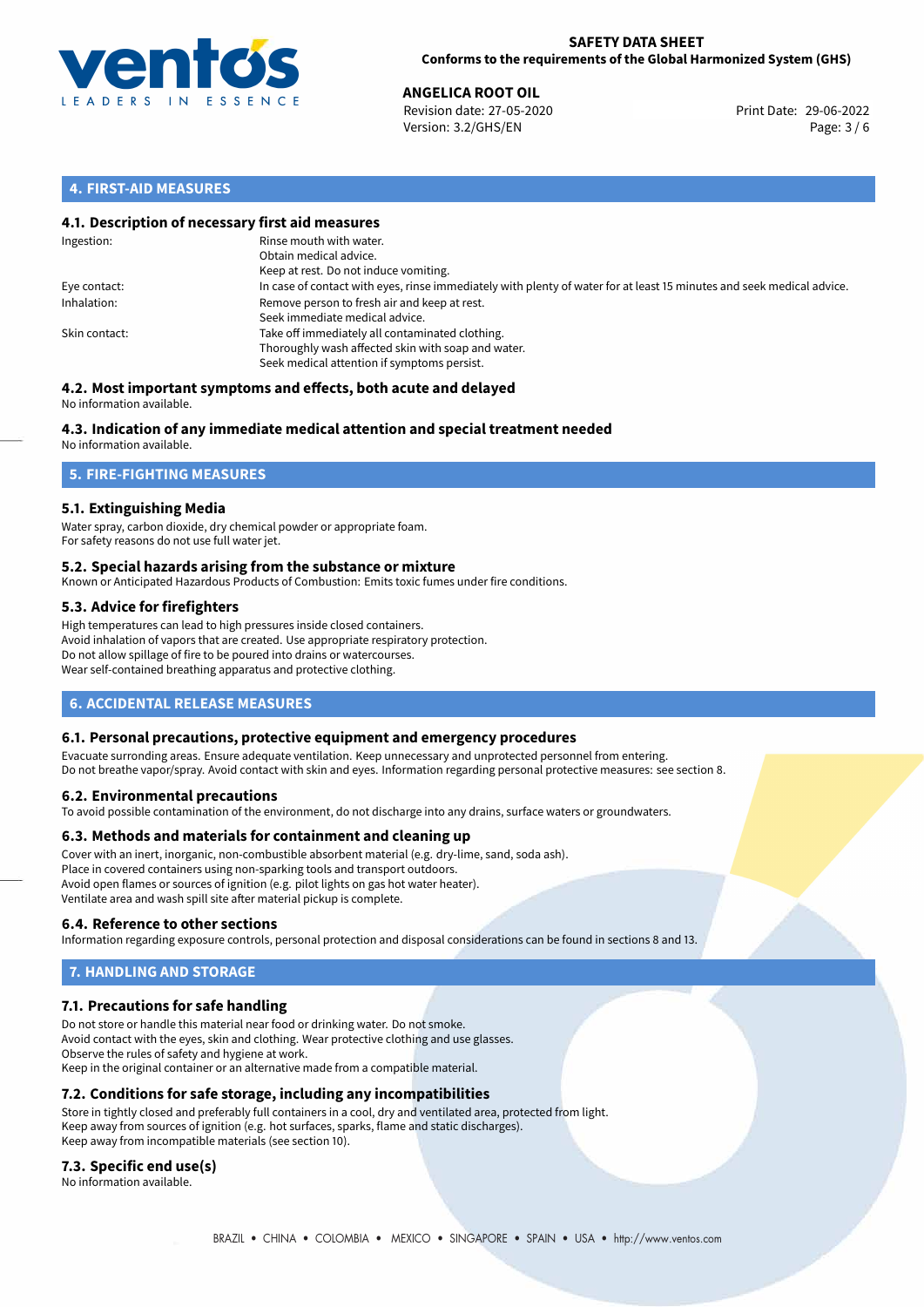

**ANGELICA ROOT OIL**<br>
Revision date: 27-05-2020 **Print Date: 29-06-2022** Version: 3.2/GHS/EN Page: 4 / 6

# **8. EXPOSURE CONTROLS AND PERSONAL PROTECTION**

### **8.1. Control parameters**

Components with occupational exposure limits: None known.

### **8.2. Exposure controls**

Measures should be taken to prevent materials from being splashed into the body. Provide adequate ventilation, according to the conditions of use. Use a mechanical exhaust if required.

### **8.3. Individual protection measures, such as personal protective equipment**

| Eye/Face protection:             | Chemical safety goggles are recommended. Wash contaminated goggles before reuse.                                                            |
|----------------------------------|---------------------------------------------------------------------------------------------------------------------------------------------|
| Hand Protection:                 | Chemical-resistant gloves are recommended. Wash contaminated gloves before reuse.                                                           |
| Body protection:                 | Personal protective equipment for the body should be selected based on the task being performed and the risks                               |
|                                  | involved.                                                                                                                                   |
| <b>Respiratory Protection:</b>   | In case of insufficient ventilation, use suitable respiratory equipment.                                                                    |
| Environmental exposure controls: | Emissions from ventilation or process equipment should be checked to ensure they comply with environmental<br>protection legislation.       |
|                                  | In some cases, filters or engineering modifications to the process equipment will be necessary to reduce emissions to<br>acceptable levels. |

# **9. PHYSICAL AND CHEMICAL PROPERTIES**

### **9.1. Information on basic physical and chemical properties**

| Appearance:                            | Liguid                      |
|----------------------------------------|-----------------------------|
| Colour:                                | Conforms to standard        |
| Odour:                                 | Conforms to standard        |
| Odour theshold:                        | Not determined              |
| pH:                                    | Not determined              |
| Melting point/freezing point:          | Not determined              |
| Boling point/boiling range (°C):       | Not determined              |
| Flash point:                           | 42 $^{\circ}$ C             |
| Evaporation rate:                      | Not determined              |
| Flammability:                          | Not determined              |
| Lower flammability/Explosive limit:    | Not determined              |
| Upper flammability/Explosive limit:    | Not determined              |
| Vapour pressure:                       | Not determined              |
| Vapour Density:                        | Not determined              |
| Density:                               | $0,848-0,92$ g/mL (20°C)    |
| Relative density:                      | $0,848 - 0,92(20^{\circ}C)$ |
| Water solubility:                      | <b>INSOLUBLE IN WATER</b>   |
| Solubility in other solvents:          | SOLUBLE IN ETHANOL          |
| Partition coefficient n-octanol/water: | Not determined              |
| Auto-ignition temperature:             | Not determined              |
| Decomposition temperature:             | Not determined              |
| Viscosity, dynamic:                    | Not determined              |
| Viscosity, kinematic:                  | Not determined              |
| Explosive properties:                  | Not determined              |
| Oxidising properties:                  | <b>NONE EXPECTED</b>        |
|                                        |                             |

# **10. STABILITY AND REACTIVITY**

### **10.1. Reactivity**

No hazardous reactions if stored and handled as prescribed/indicated.

### **10.2. Chemical stability**

The product is stable if stored and handled as prescribed/indicated.

### **10.3. Possibility of hazardous reactions**

No hazardous reactions if stored and handled as prescribed/indicated.

## **10.4. Conditions to Avoid**

Conditions to Avoid: Excessive heat, flame or other ignition sources.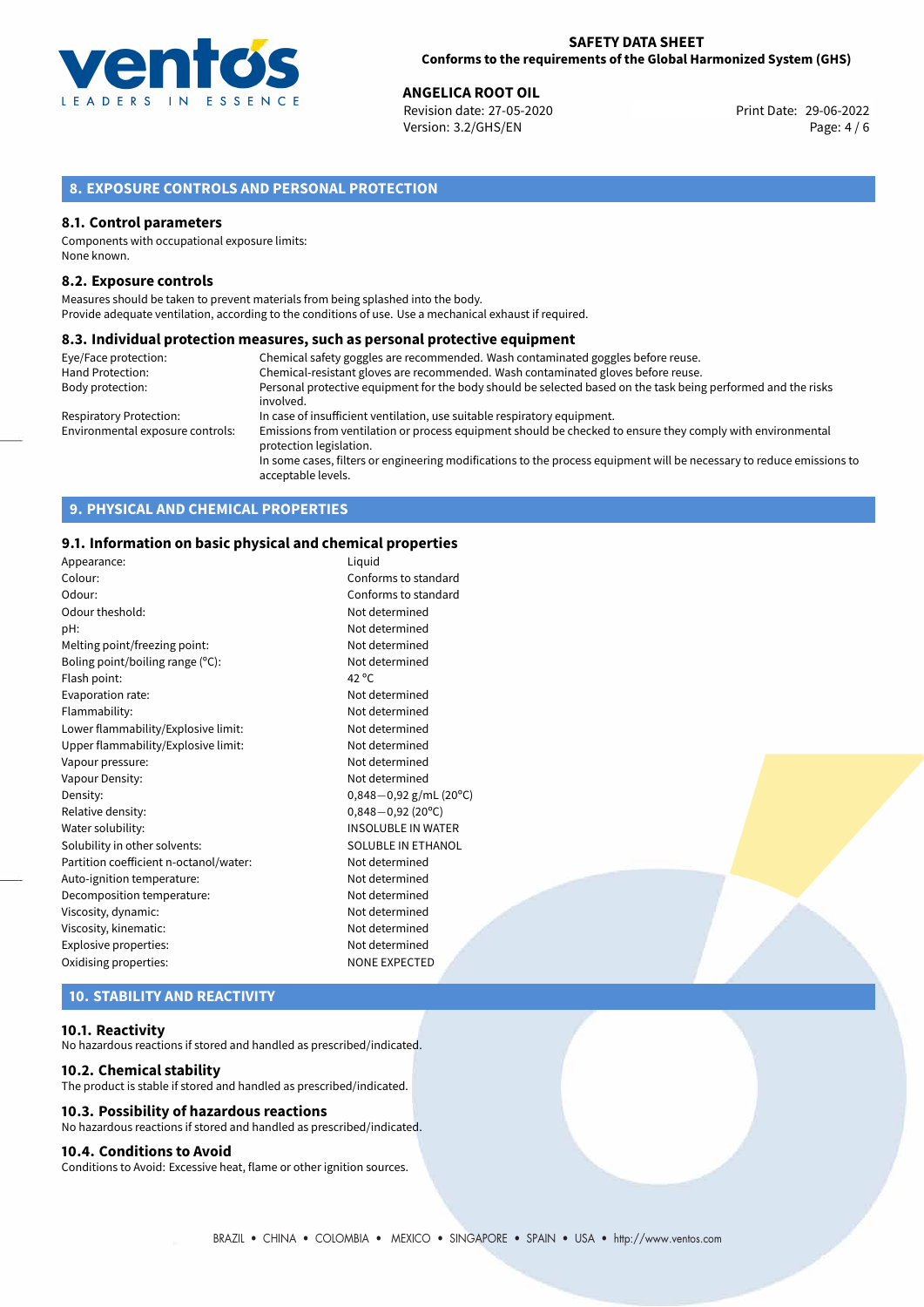

**ANGELICA ROOT OIL**<br>
Revision date: 27-05-2020 **Print Date: 29-06-2022** Version: 3.2/GHS/EN Page: 5 / 6

### **10.5. Incompatible materials**

Avoid contact with strong acids and bases and oxidizing agents.

### **10.6. Hazardous decomposition products**

During combustion may form carbon monoxide and unidentified organic compounds.

# **11. TOXICOLOGICAL INFORMATION**

| <b>Acute toxicity</b>                    | Harmful if swallowed.                                                     |
|------------------------------------------|---------------------------------------------------------------------------|
| <b>Skin corrosion/irritation</b>         | Causes skin irritation.                                                   |
| Serious eye damage/irritation            | Based on the data available, the criteria for classification are not met. |
| <b>Respiratory or skin sensitisation</b> | May cause an allergic skin reaction.                                      |
| <b>Germ cell mutagenicity</b>            | Based on the data available, the criteria for classification are not met. |
| Carcinogenicity                          | Based on the data available, the criteria for classification are not met. |
| <b>Reproductive toxicity</b>             | Based on the data available, the criteria for classification are not met. |
| <b>STOT-single exposure</b>              | Based on the data available, the criteria for classification are not met. |
| <b>STOT-repeated exposure</b>            | Based on the data available, the criteria for classification are not met. |
| <b>Aspiration hazard</b>                 | May be fatal if swallowed and enters airways.                             |

# **12. ECOLOGICAL INFORMATION**

### **12.1. Toxicity**

**Assessment:**

Very toxic to aquatic life with long lasting effects. **Experimental/calculated data:** No information available.

## **12.2. Degradability**

No information available.

### **12.3. Bioaccumulative potential**

No information available.

### **12.4. Soil mobility**

No information available.

## **12.5. Other adverse effects**

See also sections 6, 7, 13 and 15 Do not allow to get into waste water or waterways.

# **13. DISPOSAL CONSIDERATIONS**

## **13.1. Waste treatment methods**

Dispose of in accordance with national and local environmental regulations.

## **14. TRANSPORT INFORMATION**

|                                  | <b>ADR/RID/ADN</b>         |  | <b>IMDG</b>                                  |  | <b>IATA-ICAO</b> |                            |
|----------------------------------|----------------------------|--|----------------------------------------------|--|------------------|----------------------------|
| 14.1. UN Number                  | <b>UN1169</b>              |  | <b>UN1169</b>                                |  | <b>UN1169</b>    |                            |
| 14.2. UN Proper Shipping Name    | EXTRACTS, AROMATIC, LIQUID |  | EXTRACTS, AROMATIC, LIQUID<br>(ALPHA-PINENE) |  |                  | EXTRACTS, AROMATIC, LIQUID |
| 14.3. Transport Hazard Class(es) |                            |  |                                              |  |                  |                            |
| 14.4. Packing Group              | Ш                          |  | $\mathbf{III}$                               |  | Ш                |                            |
| 14.5. Environmental hazards      | Yes                        |  | Yes                                          |  | Yes              |                            |
| <b>Additional information</b>    |                            |  |                                              |  |                  |                            |

### **14.6 Special precautions for user**

None known

# **14.7. Transport in bulk according to Annex II of MARPOL 73/78 and the IBC Code**

No information available